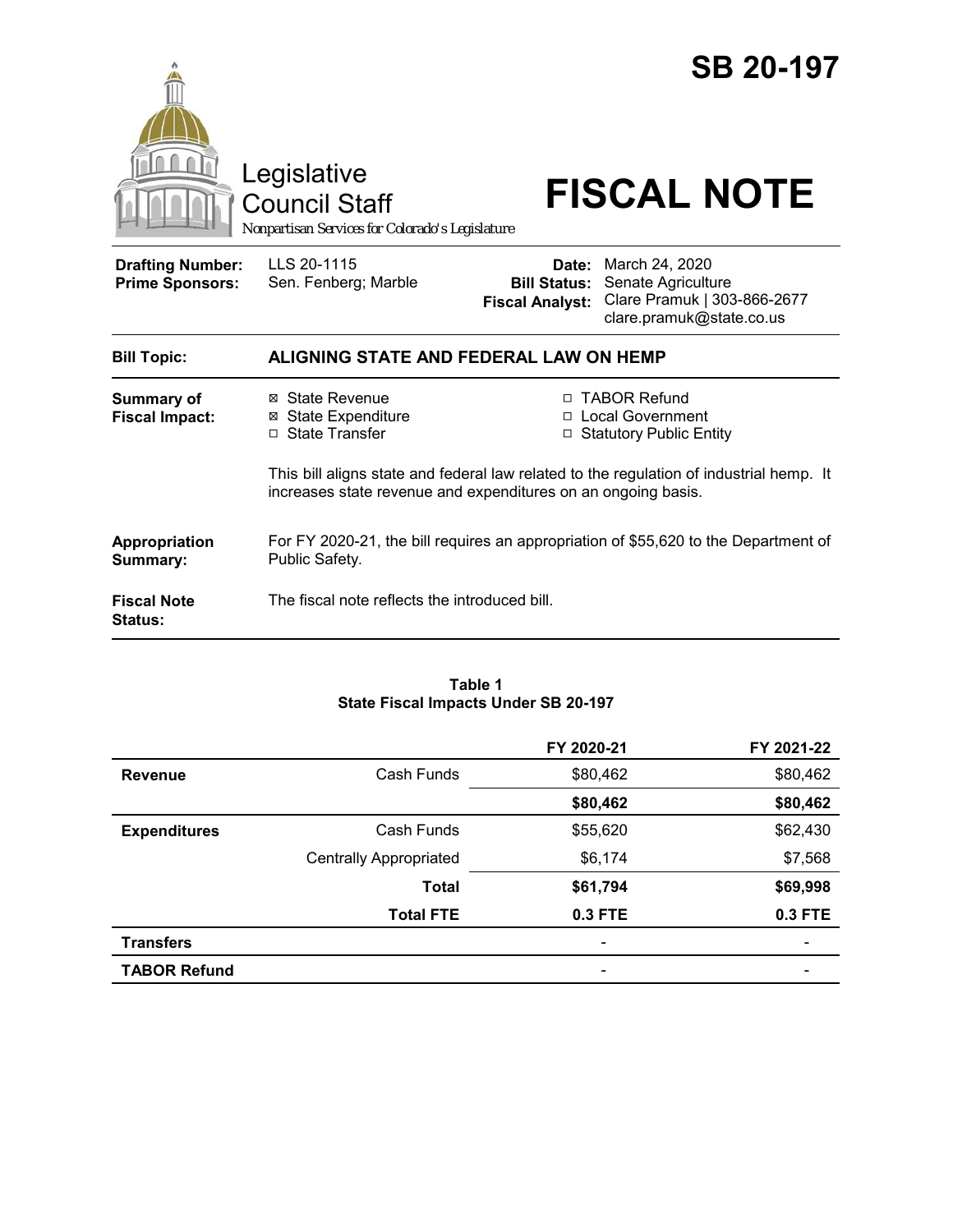March 24, 2020

# **Summary of Legislation**

This bill aligns Colorado's industrial hemp program statutes with federal hemp law. These changes include:

- new and modified definitions;
- changes to the size and appointing authorities for the renamed Industrial Hemp Advisory Committee;
- eliminating statutory authority for the research and development cultivation of hemp, but allowing the Commissioner of Agriculture to establish registration and waiver requirements for the research and development cultivation of hemp;
- requiring that fingerprint-based criminal history record checks be submitted with applications for registrations;
- establishing a registration and certification program for authorized samplers to collect and handle industrial hemp samples;
- requiring the testing of 100 percent of hemp lots planted each year;
- expanding record-keeping requirements for industrial hemp registrants;
- specifying unlawful acts and establishing civil penalties of up to \$2,000 per violation per day; and
- authorizing the commissioner to administer oaths, take statements, and issue subpoenas.

# **Background**

Amendment 64, passed by the voters in 2012, differentiated industrial hemp from marijuana and required the General Assembly to enact legislation governing the cultivation, processing, and sale of industrial hemp. The Colorado Department of Agriculture's (CDA) Industrial Hemp Registration Program regulates the cultivation of industrial hemp and administers a certified seed program. The program is cash funded by fees paid by hemp growers and an appropriation from the Marijuana Tax Cash Fund.

The federal 2018 Farm Bill removed hemp from the Controlled Substances Act and made hemp more of a mainstream agricultural product, but with a regulatory requirement. For a state to regulate hemp growers, the U.S. Department of Agriculture (USDA) must approve its state plan. Senate Bill 19-220 required the Commissioner of Agriculture to draft and submit a hemp management plan in accordance with requirements set forth by the USDA. The USDA's interim final rule on the Establishment of a Domestic Hemp Production Program will be in effect until November 1, 2021, when it will be replaced by the final rule. The CDA will submit its hemp management plan to the USDA for approval later this year.

The CDA has been regulating industrial hemp under state law since 2013. Between February 28, 2019, and February 27, 2020, Colorado registered:

- 86,880 acres to grow industrial hemp outdoors;
- 16.3 million square feet to grow industrial hemp indoors;
- 2,748 properties; and
- 2,037 growers.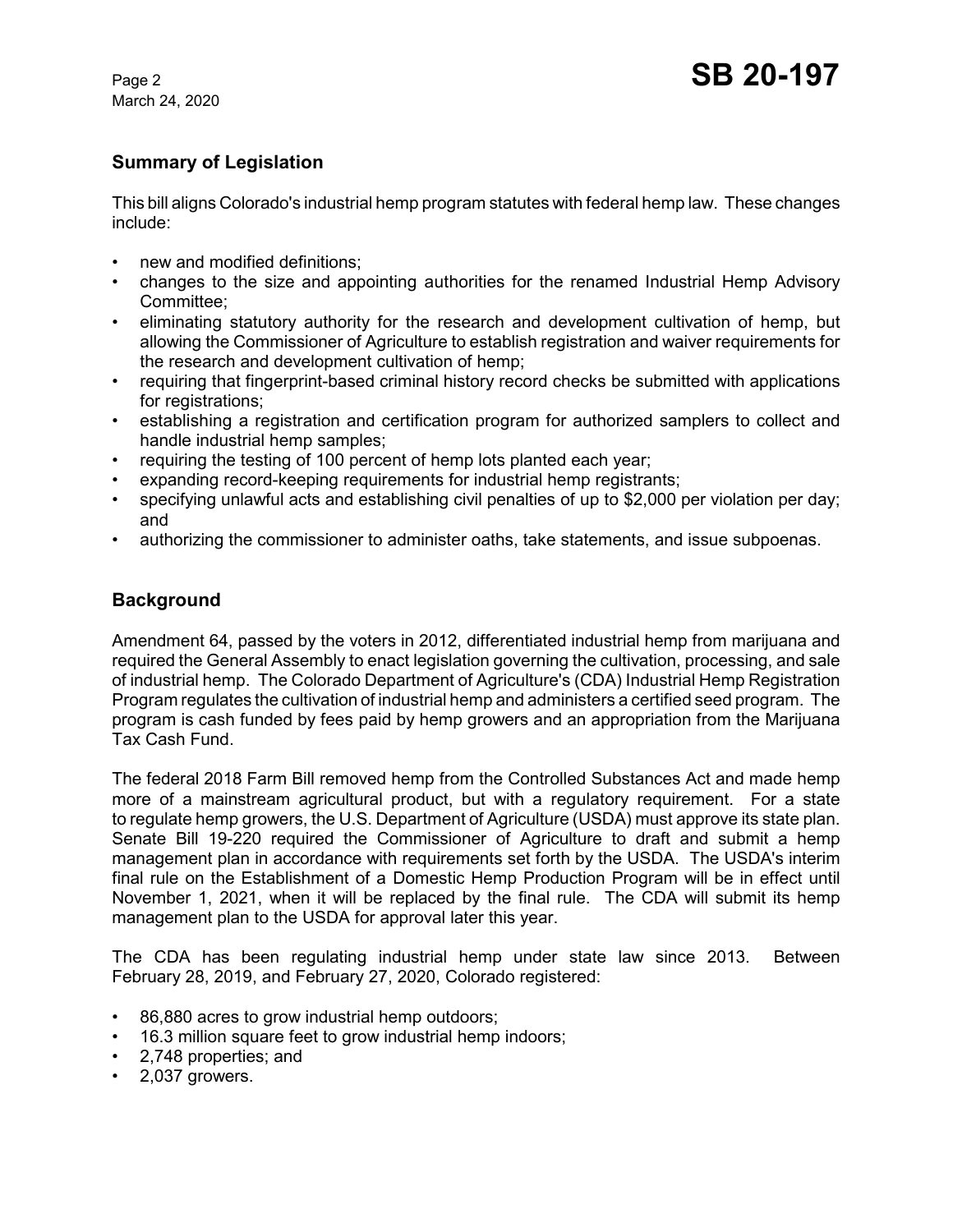March 24, 2020

# **Assumptions**

The fiscal note assumes that all growers will be fingerprinted in both FY 2020-21 and FY 2021-22.

#### **State Revenue**

**Fingerprint-based background checks – DPS.** This bill increases state cash fund revenue from fingerprint-based criminal history background checks to the CBI Identification Unit Cash Fund in the Department of Public Safety (DPS) by \$80,462 in FY 2020-21 and FY 2021-22. This assumes 2,037 checks will be conducted in FY 2020-21 and FY 2021-22. The current fee for background checks is \$39.50, which includes \$11.25 for a Federal Bureau of Investigation (FBI) fingerprint based check, which is passed on to that federal agency. The federal portion of this fee is excluded from the state TABOR limit.

## **State Expenditures**

This bill will increase expenditures for the DPS and workload for the CDA and Judicial Department as shown in Table 2 and discussed below.

**Department of Public Safety.** This bill increases overall expenditures from the CBI Identification Unit Cash Fund in DPS by \$61,794 and 0.3 FTE in FY 2020-21 and \$69,998 and 0.3 FTE in FY 2021-22. These costs are shown in Table 2 and explained below.

|                                    |                   | FY 2020-21 | FY 2021-22 |  |
|------------------------------------|-------------------|------------|------------|--|
| <b>Department of Public Safety</b> |                   |            |            |  |
| <b>Personal Services</b>           |                   | \$14,147   | \$20,957   |  |
| FBI Pass-Through                   |                   | \$22,916   | \$22,916   |  |
| <b>Other Costs</b>                 |                   | \$18,557   | \$18,557   |  |
| Centrally Appropriated Costs*      |                   | \$6,174    | \$7,568    |  |
|                                    | <b>Total Cost</b> | \$61,794   | \$69,998   |  |
|                                    | <b>Total FTE</b>  | $0.3$ FTE  | 0.3 FTE    |  |

#### **Table 2 Expenditures Under SB 20-197**

 *\* Centrally appropriated costs are not included in the bill's appropriation.*

**Personal services.** Beginning in FY 2019-20, DPS will require 0.2 FTE Fingerprint Examiner II and 0.1 FTE Data Specialist to process the 2,037 fingerprint background applications that the fiscal note assumes the bill will generate from growers applying for industrial hemp registration. A Fingerprint Examiner II can process 8,250 requests per year, and a Data Specialist 16,500. Personal services costs for FY 2020-21 are prorated for the September 1, 2020 effective date.

**Federal Bureau of Investigation pass-through.** The DPS passes \$11.25 of every application on to the federal government. For 2,037 applications, this equates to \$22,916 per year.